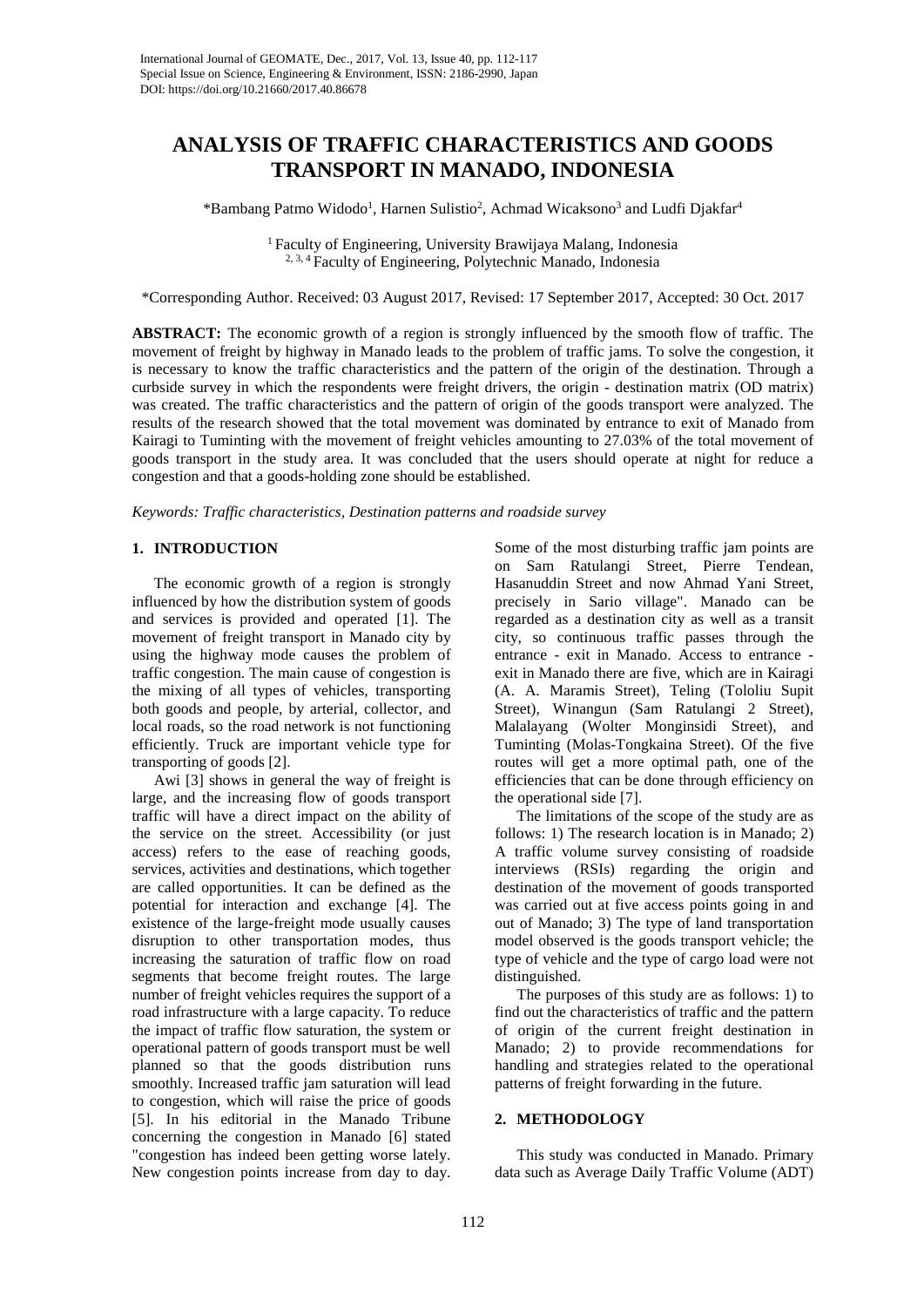data, represented by volume, speed, and density, are required to assess the characteristics of the traffic flow. The survey was conducted at five access points where traffic enters and leaves Manado City. The survey was carried out at each survey point for three days that is Monday, Wednesday, and Thursday, and observations were made for 16 hours from 06.00 a.m. until 10.00 p.m. In the ADT survey, tools that support the process of surveying, such as video cameras as a tool for recording vehicle traffic data, were also required.

Data of Origin Matrix. The objective of the survey at five access points for entrance to and exit from Manado City was achieved by using the interview method with the respondents being the goods transporters. Sampling was based on the purposive sampling method, where the sampling process is based on the considerations of the researcher. Samples for the analysis of the origin– destination matrix (ODM) are goods vehicles passing in and out at the five entry/exit points of Manado City. The spread of travel in the origin– destination survey will determine where the trips generated by each zone will go to and volume of traffic flow between zones within the study area

[8]. The output of this procedure is a set of tables showing the travel flow between each pair of origin–destination zones, referred to as the ODM. Inter-zone travel needs can also be inputted into a map of the area that clearly shows the trip desire line between the zones. Willumsen [9] shows the pattern of movement of people and goods covered in the ODM and the desire line map can be used for modeling the travel needs.

# **3. RESULTS AND DISCUSSION**

#### **3.1 Survey of Traffic Flow**

The traffic flow survey data obtained were then analyzed and a graph of the fluctuation of traffic volume with observation times was generated (Figure 1). Changes in travel time can be calculated from volume-delay relationships that are embedded in the traffic assigment element of tranport planning models [10]. From the analysis it was found that the peak hour occurred at Kairagi gate on Monday at  $08.00 - 09.00$  p.m. With as many as 3442.50 pcu/hour, pcu is short for passenger car unit.

Table 1 Volume of traffic flow at peak hours at all entrance and exit access points and in Manado

| Gate       | Days      | Time                    | Direction of Enterance<br>(pcu/hour) | Direction of Out<br>going (pcu/hour) | Interflow<br>(pcu/hour) |
|------------|-----------|-------------------------|--------------------------------------|--------------------------------------|-------------------------|
|            | Monday    | $08.00$ AM $- 09.00$ AM | 1964.90                              | 1477.60                              | 3442.50                 |
| Kairagi    | Wednesday | $01.00$ PM $-02.00$ PM  | 1878.25                              | 1440.30                              | 3318.55                 |
|            | Thursday  | $05.00$ PM $- 06.00$ PM | 1247.20                              | 1656.65                              | 2903.85                 |
|            | Monday    | $07.00$ AM $- 08.00$ AM | 374.45                               | 293.90                               | 668.35                  |
| Teling     | Wednesday | $05.00$ PM $- 06.00$ PM | 249.75                               | 378.80                               | 628.55                  |
|            | Thursday  | $03.00$ PM $- 04.00$ PM | 226.00                               | 361.55                               | 587.55                  |
|            | Monday    | $02.00$ PM $- 03.00$ PM | 905.95                               | 771.30                               | 1677.25                 |
| Winangun   | Wednesday | $10.00$ AM $- 11.00$ AM | 775.90                               | 838.90                               | 1614.80                 |
|            | Thursday  | $03.00$ PM $- 04.00$ PM | 889.85                               | 759.60                               | 1649.45                 |
|            | Monday    | $02.00$ PM $- 03.00$ PM | 635.80                               | 744.40                               | 1380.20                 |
| Malalayang | Wednesday | $02.00$ PM $- 03.00$ PM | 672.80                               | 650.40                               | 1323.20                 |
|            | Thursday  | $01.00$ PM $- 02.00$ PM | 598.80                               | 606.10                               | 1204.90                 |
|            | Monday    | $09.00$ AM $- 10.00$ AM | 682.10                               | 824.80                               | 1506.90                 |
| Tuminting  | Wednesday | $04.00$ PM $- 05.00$ PM | 674.15                               | 703.55                               | 1377.70                 |
|            | Thursday  | $08.00$ AM $- 09.00$ AM | 660.25                               | 594.35                               | 1254.60                 |



Fig. 1 Graph of fluctuation of traffic volume at the entrance/exit at kairagi in Manado, on Monday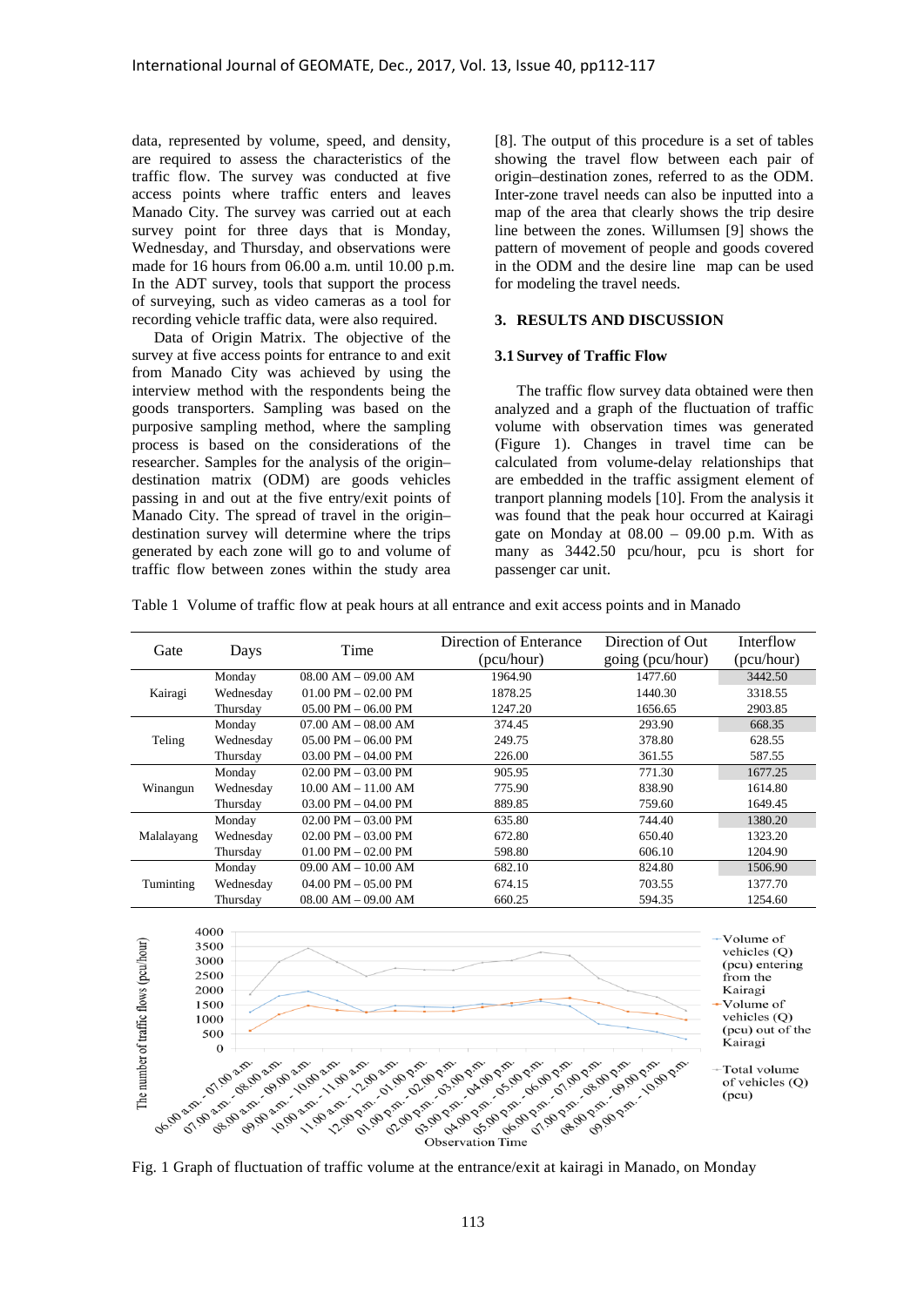The Average Daily Traffic Volume (ADT) survey also analyzed the fluctuation of traffic volume in the incoming and outgoing directions for Manado City, especially for goods transport vehicles during the most dense period and the composition of goods transport the number of vehicles (pcu/day). A summary of the survey results can be seen in Table 2 below.

|           | Days (Time                             | <b>Total Vehicle</b> |                                                |                                     |                                     | <b>Total Vehicles for Goods Transport</b> |                      |                                                |                                     |                                  |                         |                                         |
|-----------|----------------------------------------|----------------------|------------------------------------------------|-------------------------------------|-------------------------------------|-------------------------------------------|----------------------|------------------------------------------------|-------------------------------------|----------------------------------|-------------------------|-----------------------------------------|
| Gate      | from $06.00$<br>a.muntil<br>22.00 p.m. | Ingoing<br>Direction | Outgoing<br>Direction<br>(pcu/hour) (pcu/hour) | Direction<br>of<br>Entrance<br>(% ) | Direction<br>of Out<br>Going $(\%)$ | Interflow<br>(pcu/hour)                   | Ingoing<br>Direction | Outgoing<br>Direction<br>(pcu/hour) (pcu/hour) | Direction<br>of<br>Entrance<br>(% ) | Direction<br>of Out<br>Going (%) | Interflow<br>(pcu/hour) | Composition<br>of total<br>Vehicles (%) |
|           | Monday                                 | 20787                | 21099                                          | 50                                  | 50                                  | 41886                                     | 295                  | 301                                            | 49.5                                | 50.5                             | 596                     | 1.42                                    |
| Kairagi   | Wednesday                              | 19918                | 21498                                          | 48                                  | 52                                  | 41416                                     | 532                  | 384                                            | 58.08                               | 41.92                            | 916                     | 2.21                                    |
|           | Thursdav                               | 20346                | 20352                                          | 50                                  | 50                                  | 40698                                     | 792                  | 709                                            | 52.76                               | 47.24                            | 1,501                   | 3.69                                    |
|           | Monday                                 | 3448                 | 3895                                           | 47                                  | 53                                  | 7342                                      | 62                   | 84                                             | 42.47                               | 57.53                            | 146                     | 1.99                                    |
| Teling    | Wednesday                              | 3317                 | 3843                                           | 46                                  | 54                                  | 7161                                      | 61                   | 72                                             | 45.86                               | 54.14                            | 133                     | 1.86                                    |
|           | Thursday                               | 3131                 | 3410                                           | 48                                  | 52                                  | 6541                                      | 46                   | 62                                             | 42.59                               | 57.41                            | 108                     | 1.65                                    |
|           | Monday                                 | 11246                | 10874                                          | 51                                  | 49                                  | 22120                                     | 374                  | 304                                            | 55.16                               | 44.84                            | 678                     | 3.07                                    |
| Winangun  | Wednesday                              | 9219                 | 10474                                          | 47                                  | 53                                  | 19692                                     | 332                  | 305                                            | 52.12                               | 47.88                            | 637                     | 3.24                                    |
|           | Thursday                               | 10579                | 10743                                          | 50                                  | 50                                  | 21322                                     | 407                  | 390                                            | 51.07                               | 48.93                            | 797                     | 3.74                                    |
|           | Monday                                 | 8542                 | 9010                                           | 49                                  | 51                                  | 17552                                     | 212                  | 510                                            | 29.36                               | 70.64                            | 722                     | 4.12                                    |
|           | Malalayang Wednesday                   | 8674                 | 8502                                           | 51                                  | 49                                  | 17176                                     | 215                  | 328                                            | 39.59                               | 60.41                            | 542                     | 3.16                                    |
|           | Thursday                               | 8327                 | 8355                                           | 50                                  | 50                                  | 16683                                     | 354                  | 326                                            | 52.06                               | 47.94                            | 680                     | 4.08                                    |
|           | Monday                                 | 7902                 | 8506                                           | 48                                  | 52                                  | 16408                                     | 448                  | 503                                            | 47.11                               | 52.89                            | 950                     | 5.79                                    |
| Tuminting | Wednesday                              | 7028                 | 5907                                           | 54                                  | 46                                  | 12935                                     | 173                  | 289                                            | 37.45                               | 62.55                            | 462                     | 3.57                                    |
|           | Thursday                               | 8195                 | 7062                                           | 54                                  | 46                                  | 15256                                     | 422                  | 469                                            | 47.36                               | 52.64                            | 892                     | 5.84                                    |

Table 2 ADT volume and composition of goods transport of vehicle (pcu/day)

Based on the above table, Volume ADT Characteristics of the largest freight occurred in Manado City entrance and exit of Kairagi on Thursday with 1501 pcu/day/2 directions with a total vehicle composition of 3.69%.

# **3.2 Existing Road Capacity**

The existing road capacity is calculated based on the *Indonesia Road Capacity Manual* (Ministry

of Public Works, 1997). The road capacity refers to the maximum space available for traffic flow within a certain time based on the road conditions. The existing road capacity for the A. A. Maramis road (access to and exit from Manado City in Kairagi) in 2015 was 0.67 [B] (fixed vehicle density level). Furthermore, for capacity and performance of roads to the entrance and exit to other cities.

Table 3 Capacity and performance of roads providing point of entrance and exit from Manado

| <b>Access From</b><br>and To<br>Manado City          | $V$ (pcu) | Co      | FCw  | FCsp | FCsf | FCcs | $\mathsf{C}$<br>(pcu/hour) | <b>VCR</b> | Level of<br>Services | <b>Traffic Conditions</b>                                                                                |
|------------------------------------------------------|-----------|---------|------|------|------|------|----------------------------|------------|----------------------|----------------------------------------------------------------------------------------------------------|
| Kairagi (A. A<br>Maramis<br>Segment Road)            | 3442.50   | 1500.00 | 1.09 | 1.00 | 0.87 | 0.90 | 5120.82                    | 0.67       | B                    | The current is stable.<br>but the speed and<br>motion of the vehicle<br>are controlled                   |
| Teling (Tololiu<br>Supit Segment<br>Road)            | 668.35    | 1500.00 | 0.56 | 1.00 | 0.92 | 0.94 | 2905.73                    | 0.23       | A                    | The current is stable,<br>but the speed of<br>operation begins to be<br>limited by traffic<br>conditions |
| Winangun<br>(Sam Ratulangi<br>2 Segment<br>Roads)    | 1677.25   | 1500.00 | 1.00 | 1.00 | 0.92 | 0.94 | 5188.80                    | 0.32       | A                    | The current is stable,<br>but the speed of<br>operation begins to be<br>limited by traffic<br>conditions |
| Malalayang<br>(Wolter<br>Monginsidi<br>Segment Road) | 1380.20   | 1500.00 | 1.09 | 1.00 | 0.87 | 0.94 | 5348.41                    | 0.26       | A                    | The current is stable,<br>but the speed of<br>operation begins to be<br>limited by traffic<br>conditions |
| Tuminting<br>(Molas-<br>Tongkaina<br>Segment Road)   | 1377.70   | 1500.00 | 1.00 | 1.00 | 0.87 | 0.94 | 4906.80                    | 0.28       | A                    | The current is stable,<br>but the speed of<br>operation begins to be<br>limited by traffic<br>conditions |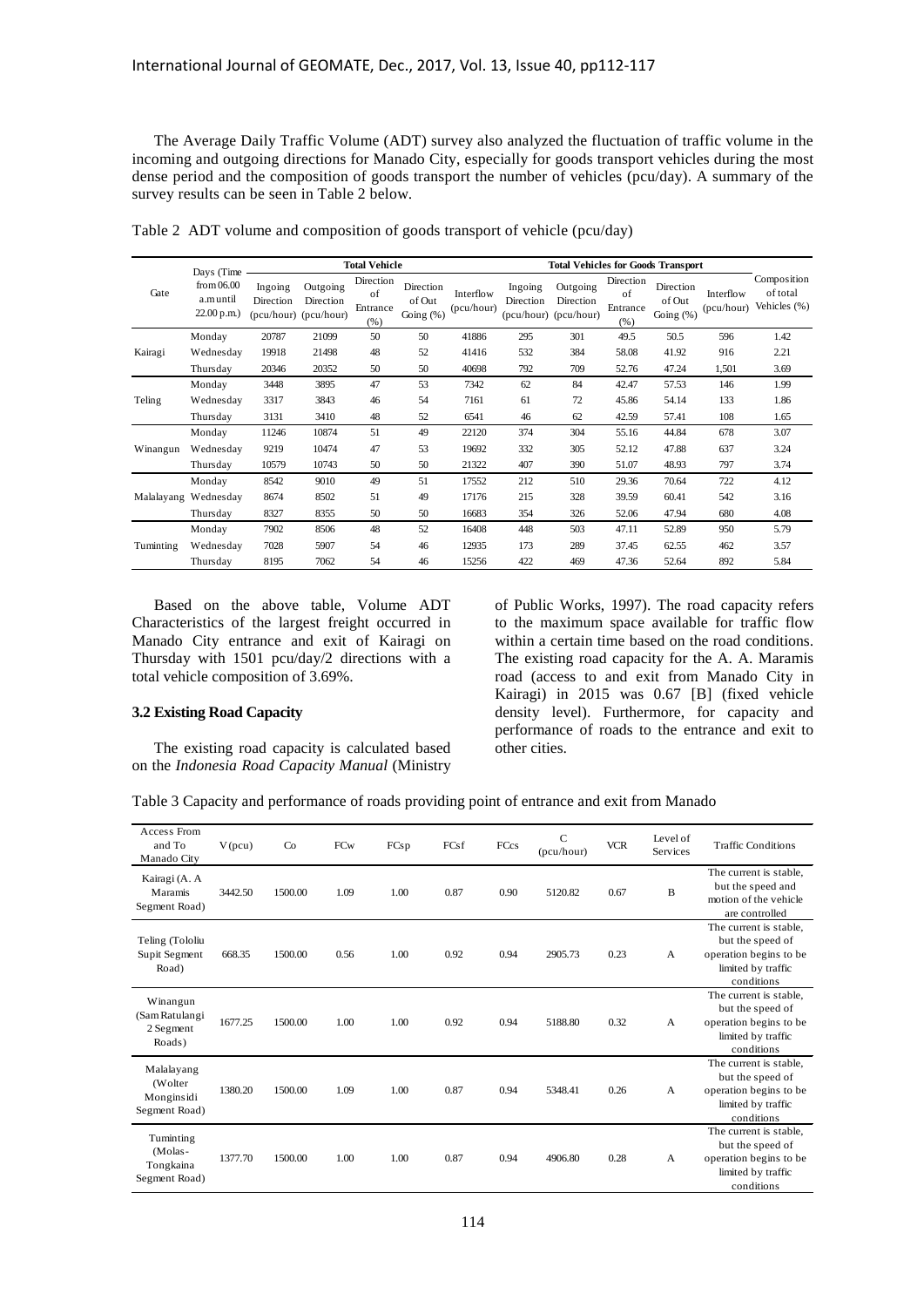In Table 3 above, it can be seen that the level of service when accessing entrances to and exits from Manado still has a value of A, where the traffic condition is still in a smooth condition, with low volume and high speed. The traffic service level reaches a value of B only at Kairagi gate (on A. A. Maramis Road), where the traffic flow is stable, the speed is limited, and the volume is still suitable for the road within the city.

### **3.3 Relations Between Traffic Flow, Speed, and Density**

The model of traffic characteristic analysis of variables, speed, and density can be determined by deriving the equations of the model of analysis in the form of linear equations. The model equations are the Greenshields model, the Greenberg model, and the Underwood model. Calculation of the regression analysis of the three analytical models shown in Table 4.

Table 4 Traffic volume and density according to calculation results at Manado, entrance/exit access point in Kairagi

|                             | Traffic Volume $(V)$ (pcu/hour)     | Speed $(S)$                                | Density $(D)$                                   |           |            |
|-----------------------------|-------------------------------------|--------------------------------------------|-------------------------------------------------|-----------|------------|
| Time Period                 | Ingoing Direcation<br>From Winangun | <b>Outgoing Direction</b><br>From Winangun | <b>Total of Both</b><br>Direction in<br>Wiangun | (Km/hour) | (pcu/hour) |
| $\mathbf{1}$                | $\overline{c}$                      | 3                                          | $4 = 2 + 3$                                     | 5         | $6 = 4/5$  |
| $06.00$ a.m. $-07.00$ a.m.  | 1251.45                             | 617.20                                     | 1868.65                                         | 54.59     | 34.23      |
| $07.00$ a.m. $-08.00$ a.m.  | 1808.85                             | 1172.45                                    | 2981.30                                         | 53.14     | 56.10      |
| $08.00$ a.m. $-09.00$ a.m.  | 1964.90                             | 1477.60                                    | 3442.50                                         | 42.10     | 81.77      |
| 09.00 a.m. $-10.00$ a.m.    | 1653.25                             | 1317.40                                    | 2970.65                                         | 36.91     | 80.49      |
| $10.00$ a.m. $-11.00$ a.m.  | 1239.90                             | 1248.70                                    | 2488.60                                         | 32.21     | 77.26      |
| $11.00$ a.m. $-12.00$ a.m.  | 1471.95                             | 1293.50                                    | 2765.45                                         | 30.66     | 90.20      |
| $12.00$ a.m. $-01.00$ p.m.  | 1433.00                             | 1270.85                                    | 2703.85                                         | 49.23     | 54.92      |
| 01.00 p.m. - 02.00 p.m.     | 1411.35                             | 1282.35                                    | 2693.70                                         | 29.72     | 90.64      |
| $02.00$ p.m. $-03.00$ p.m.  | 1535.60                             | 1422.90                                    | 2958.50                                         | 18.46     | 160.30     |
| $03.00$ p.m. $-04.00$ p.m.  | 1466.50                             | 1559.40                                    | 3025.90                                         | 40.03     | 75.59      |
| $04.00$ p.m. $-05.00$ p.m.  | 1625.95                             | 1684.05                                    | 3310.00                                         | 16.27     | 203.45     |
| $05.00$ p.m. $-06.00$ p.m.  | 1458.75                             | 1736.40                                    | 3195.15                                         | 39.05     | 81.82      |
| $06.00$ p.m. $-07.00$ p.m.  | 846.30                              | 1565.30                                    | 2411.60                                         | 40.93     | 58.92      |
| $07.00$ p.m. $-08.00$ p.m.  | 722.65                              | 1268.65                                    | 1991.30                                         | 30.80     | 64.66      |
| $08.00$ p.m. $- 09.00$ p.m. | 574.65                              | 1196.50                                    | 1771.15                                         | 26.88     | 65.89      |
| 09.00 p.m. - 10.00 p.m.     | 321.70                              | 985.50                                     | 1307.20                                         | 41.20     | 31.73      |

The speed and density data shown in Table 4 will be subjected to regression by the Greenshields, Greenberg, and Underwood model equations. Which have been derived as linear equations. After obtaining the quantity of constant a, the coefficient  $x = b$  is then included again into the each equation, so that the value identical to the magnitude of the constant a and the coefficient x of each equation

model are obtained. The value is included in the formula of each model, the form of the traffic characteristics formulation for the roads studied will be found. The characteristics of the traffic in the form of relationships between volume (flow), speed (speed), and density (density) are found.

Table 5 Result of regression analysis of traffic and volume density at the entrance to excit of Manado in Kairagi

| <b>Characteristic Parameters</b>            | <b>MODEL</b>           |                               |                                 |  |  |  |
|---------------------------------------------|------------------------|-------------------------------|---------------------------------|--|--|--|
|                                             | Green Shields (Linear) | Green Berg (Logarithmic)      | Underwood (Exponential)         |  |  |  |
| Equations of speed and density correlation  | $y = 52.813 - 0.201 x$ | $y = -1875\ln(x) + 116.91$    | $y = 60.341e - 0.007x$          |  |  |  |
| Equations of volume and density correlation | $y = 52.813 - 0.201 x$ | $y = -1875\ln(x) + 116.91$    | $y = 60.341e - 0.007x$          |  |  |  |
| Equations of volume and speed correlation   | $y = 262.75 - 4.975 x$ | $y = 510.4027$ x.e - 0.053333 | $y = 585.7136$ x-142.857 x ln x |  |  |  |
| R <sub>2</sub>                              | 0.6312                 | 0.6364                        | 0.7542                          |  |  |  |
| Maximum Volume (pcu/hour/two-direction)     | 3469.17                | 3520.63                       | 3171.21                         |  |  |  |
| Capacity MKJI97 (pcu/hour/two-direction)    |                        | 5120.82                       |                                 |  |  |  |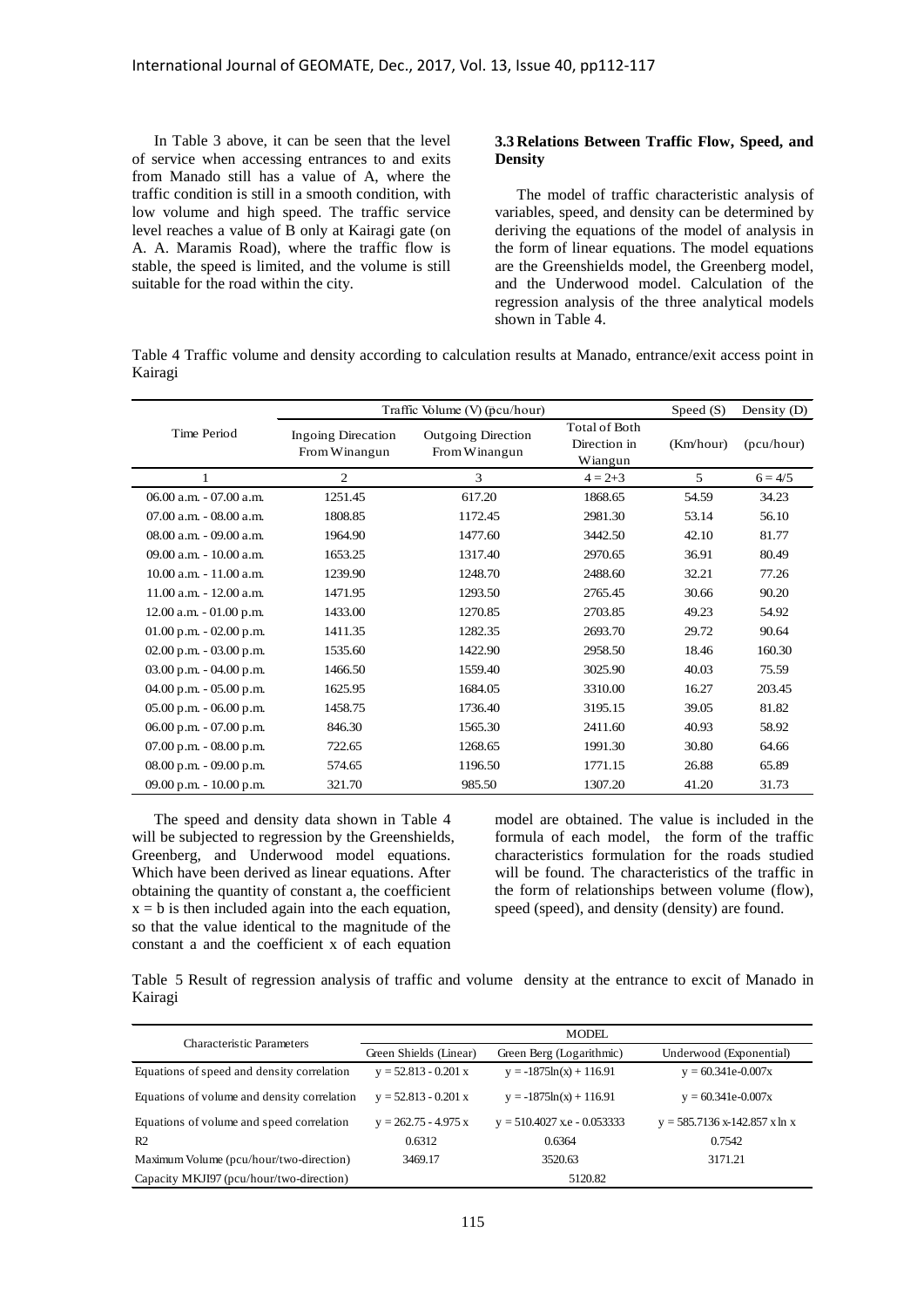From table above can be seen that the maximum volume range is 3171.21 to 3520.63 pcu/hour/two-way. Origin and destination of the traffic and the time of traffic movement, is result 5120.82 pcu/hour/two way. Capacity of the road segment Manado entrance/exit in Kairagi gate is smaller than the result according to MKJI 1997, based on the analysis of traffic characteristics. The adjustment factor of the Underwood model MKJI 1997 is result 3171.21/5120.82 = 0.62, and the adjustment factor of the Greenberg model to the MKJI 1997 calculation is 3520.63/5120.82 = 0.69. The range of capacity adjustment factors for Manado entrance/exit access road in Kairagi is  $0.62 - 0.69$ .

#### **3.4 Origin–Purpose Pattern of Goods Transportation**

One way to overcome the problem of traffic flow movement is to analyze the pattern of movement that occurs, for example, the origin and destination of the traffic and the time of traffic movement. The analysis of the movement pattern is written in the form of the ODM, In this study, the traffic system is divided into five zones, which become the start and end points of traffic movement within the study area. Origin– destination matrix for entrance and exit freight zones in Manado is given in Table 6 and the lines of goods transport by freight traffic in Manado is shown in Fig.2.

| Table 6 Origin-Destination Matrix for entrance and exit freight zones in Manado |  |
|---------------------------------------------------------------------------------|--|
|                                                                                 |  |

| Destination Zone |             |              |                |                 |               |                       |
|------------------|-------------|--------------|----------------|-----------------|---------------|-----------------------|
| Origin Zone      | Teling Gate | Kairagi Gate | Tuminting Gate | Malalayang Gate | Winangun Gate | Origin<br>Destination |
| Row (%)          |             |              |                |                 |               |                       |
| Coloumn (%)      |             |              |                |                 |               | Row(%)                |
|                  |             | 79           | 58             | 100             | 43            | 281                   |
| Gate Teling      | 0.36%       | 28.11%       | 20.64%         | 35.59%          | 15.30%        | 100%                  |
|                  | 1.19%       | 26.25%       | 11.53%         | 19.61%          | 14.14%        | 16.51%                |
|                  | 38          |              | 282            | 257             | 88            | 666                   |
| Gate Kairagi     | 5.71%       | 0.15%        | 42.34%         | 38.59%          | 13.21%        | 100%                  |
|                  | 45.24%      | 0.33%        | 56.06%         | 50.39%          | 28.95%        | 39.13%                |
|                  | 25          | 178          | 1              | 75              | 93            | 372                   |
| Gate Tuminting   | 6.72%       | 47.85%       | 0.27%          | 20.16%          | 25.00%        | 100%                  |
|                  | 29.76%      | 59.14%       | 0.20%          | 14.71%          | 30.59%        | 21.86%                |
|                  | 10          | 14           | 43             |                 | 79            | 147                   |
| Gate Malalayang  | 6.80%       | 9.52%        | 29.25%         | 0.68%           | 53.74%        | 100%                  |
|                  | 11.90%      | 4.65%        | 8.55%          | 0.20%           | 25.99%        | 8.64%                 |
|                  | 10          | 29           | 119            | 77              |               | 236                   |
| Gate Winangun    | 4.24%       | 12.29%       | 50.42%         | 32.63%          | 0.42%         | 100%                  |
|                  | 11.90%      | 9.63%        | 23.66%         | 15.10%          | 0.33%         | 13.87%                |
| dd               | 84          | 301          | 503            | 510             | 304           | 1702                  |
| Coloumn (%)      | 4.94%       | 17.69%       | 29.55%         | 29.96%          | 17.86%        | 100.00%               |



Fig. 2 Lines of goods transport by freight traffic in Manado